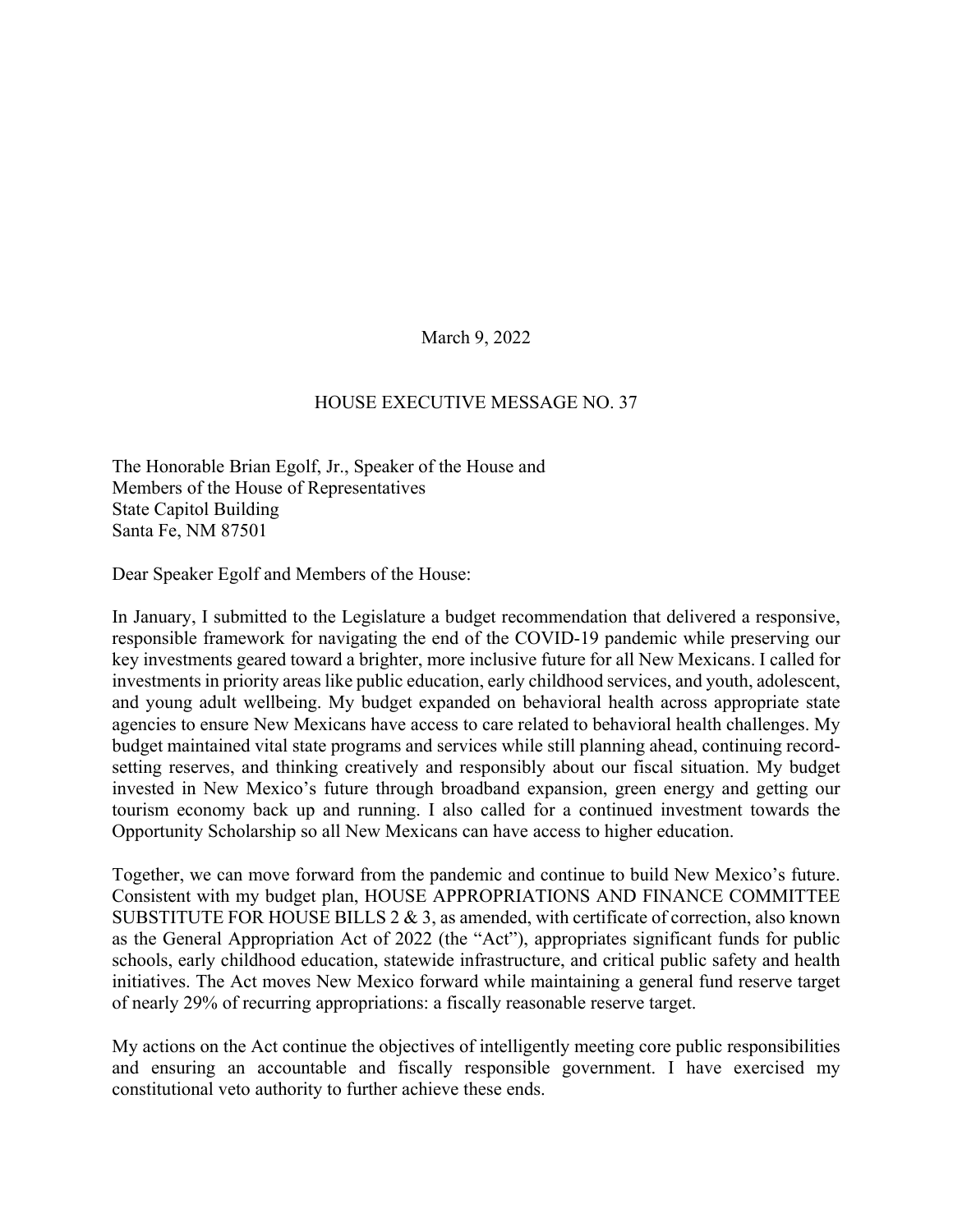I have vetoed parts of the Act that attempt impermissibly to create substantive law, a practice that Article IV, Section 16 of the New Mexico Constitution precludes. Similarly, I have vetoed provisions of the Act that attempt to enact general policy by imposing, for example, reporting or other requirements that do not exist in substantive law. Such general policies are "better addressed by general legislation and [are] not suitable for inclusion in the general appropriation bill." *State ex rel. Coll v. Carruthers*, 1988-NMSC-057, ¶ 13, 107 N.M. 439, 759 P.2d 1380.

Finally, I have vetoed parts of the Act that impermissibly intrude into the executive managerial function. I object to provisions in the Act that unduly restrict appropriations to specified types of expenditures. These restrictions on agency functions exceed the Legislature's proper, constitutionally defined role, unduly constraining the Executive's ability to effectively administer programs to meet the State's needs, in violation of the distribution of powers established by Article III, Section 1 of the New Mexico Constitution. *See generally Coll*, 1988-NMSC-057, ¶¶ 11-36.

I this day SIGN and RETURN:

HOUSE APPROPRIATIONS AND FINANCE COMMITTEE SUBSTITUTE FOR HOUSE BILLS 2  $\&$  3, as amended, with certification of correction, which was enacted during the Fifty Fifth Legislature, Second Session, 2022, except the following item or items, part or parts, which I hereby veto pursuant to the authority granted to me in Article IV, Section 22 of the New Mexico Constitution:

On page 58, line 19, I have vetoed the word "foundation". Including the word "foundation" would violate the Anti-Donation Clause, Article IX, Section 14 of the New Mexico Constitution, by appropriating State funds to a private enterprise.

On page 82, I have vetoed lines 2 through 7.

On page 82, I have vetoed lines 8 through 12.

On page 86, line 20, I have vetoed the word "hospital". This is a reallocation of previously appropriated Medicaid funds, not a new appropriation. As such, increasing Medicaid *hospital* provider rates alone, for which there is already a section 10 appropriation in the amount of \$28 million, would require the Human Services Department to take away funding from non-hospital providers.

On page 102, I have vetoed lines 17 through 20.

On page 112, I have vetoed lines 19 through 23.

On page 118, line 9, I have vetoed the word "evidence-based". The vetoed language would prevent the Corrections Department from utilizing the many programming initiatives that are categorized as research-based but provide value to and are impactful for inmate populations, thereby infringing upon the executive managerial function.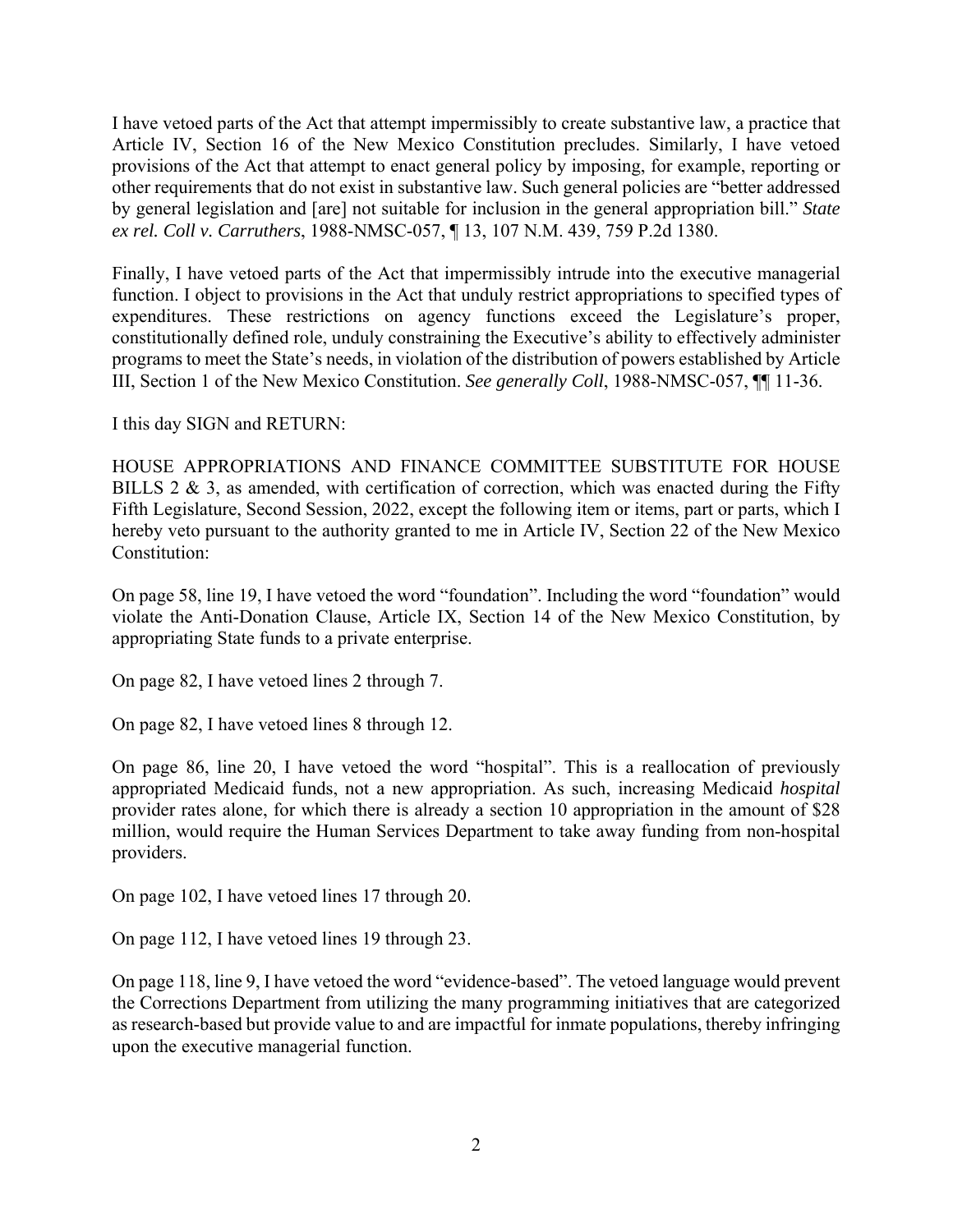On page 119, line 22, I have vetoed the words "in the other category" and the words "for care and" and on line 23, I have vetoed the word "support". The vetoed language would have prevented the Crime Victims Reparation Commission's ability to use appropriated funds to meet its statutory obligations and make intradepartmental transfers between victim services and victim payments categories.

On page 120, I have vetoed lines 12 through 16.

On page 130, line 14, I have vetoed the word "evidence-based". The vetoed language would prevent the Public Education Department from utilizing practices to improve student outcomes that are categorized as research-based but provide value to affected students, thereby infringing upon the executive managerial function.

On page 130, line 25, I have vetoed the comma followed by the word "evidence-based". The vetoed language would prevent the Public Education Department from utilizing services to at-risk students that are categorized as research-based but provide value to affected students, thereby infringing upon the executive managerial function.

On page 132, line 6, I have vetoed from the word "in" through the end of the line, and have vetoed all of lines 7 and 8. The vetoed language requires the State Budget Division to advise the Legislature on justifications for budget increases, which is unnecessary because the Legislature already has several opportunities throughout the year to monitor the progress of executive agencies on various projects.

On page 132, line 9, I have vetoed from the word "and" through the end of the line, and on line 10 I have vetoed the word "committee". The vetoed language requires consultation with the Legislative Finance Committee, which is an unclear, ambiguous requirement that is too vague and subject to interpretation to enforce.

On page 132, line 15, I have vetoed from the second instance of the word "and" through the end of the line, and on line 16 I have vetoed the words "legislative finance committee". The vetoed language requires an annual report to the Legislative Finance Committee, which is unnecessary because the Legislature already has several opportunities throughout the year to monitor the progress of executive agencies on various projects.

On page 133, line 24, I have vetoed the words "in the contractual services category". The vetoed language would require distribution of funding through contracts rather than direct distributions to higher education institutions, thereby infringing upon the executive managerial function.

On page 134, line 7, I have vetoed from the comma through the end of the line. The vetoed language requires consultation with the Legislative Finance Committee, which is an unclear, ambiguous requirement that is too vague and subject to interpretation to enforce.

On page 135, line 13, I have vetoed from the word "who" through the end of the line, all of line 14, and on line 15 the word "department" and the words "for a maximum of sixty credit hours". On line 16, I have vetoed from the comma through the word "applied".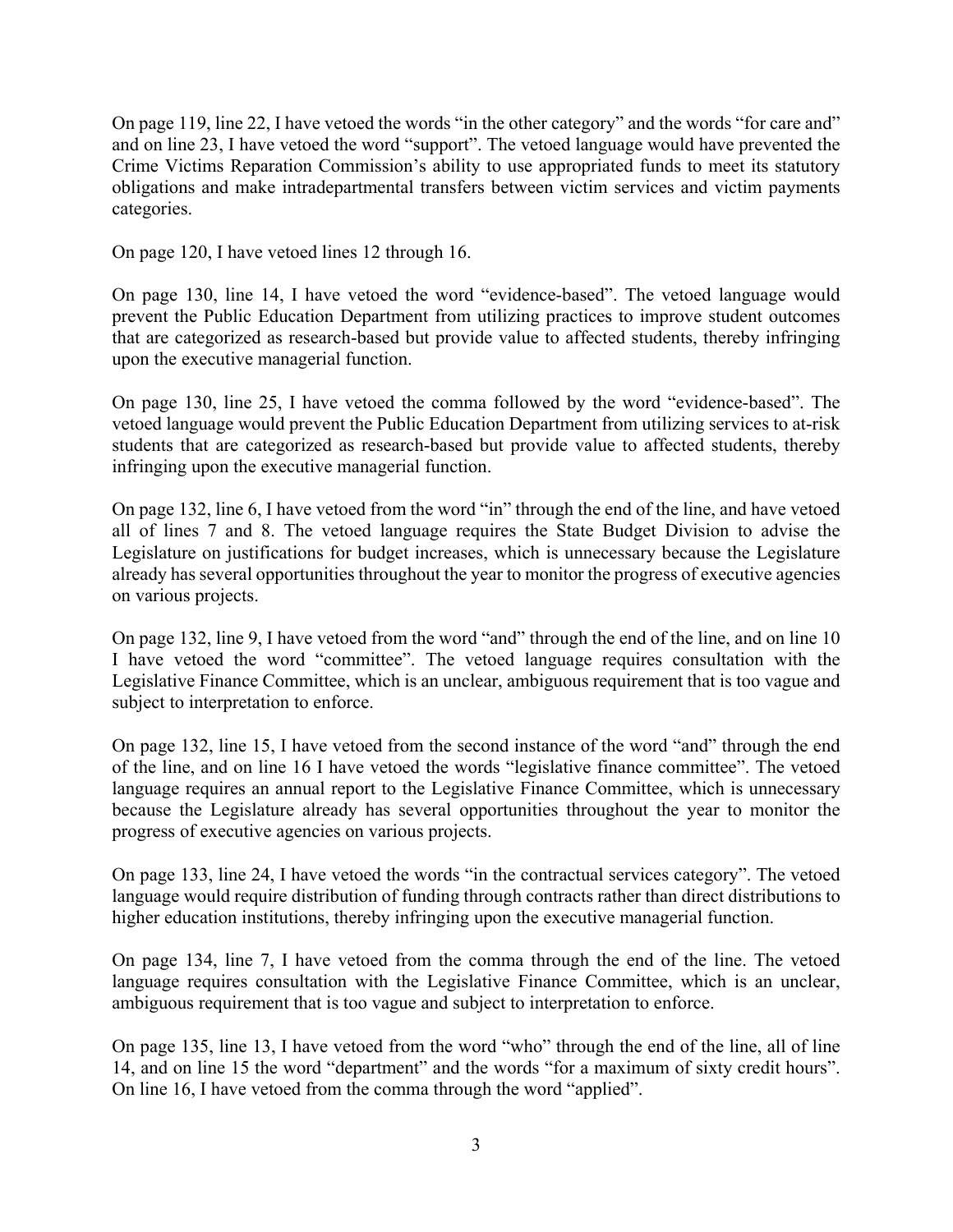On page 135, I have vetoed lines 17 through 22. The vetoed language on page 135 is similar to certain provisions of the Opportunity Scholarship Act, Chapter 42, Laws of 2022, making the vetoes necessary to prevent a conflict with general legislation.

On page 174, line 7, I have vetoed from the comma through the end of the line, and on line 8 I have vetoed the word "committee". The vetoed language requires a written report to the Legislative Education Study Committee and the Legislative Finance Committee, which is unnecessary because the Legislature has several opportunities throughout the year to monitor the progress of executive agencies on various projects.

On page 178, line 8, I have vetoed the word "evidence-based". The vetoed language would prevent school districts and charter schools from utilizing practices to improve student outcomes that are categorized as research-based but provide value to affected students, thereby infringing upon the executive managerial function.

On page 178, line 10, I have vetoed the word "evidence-based". The vetoed language would prevent school districts and charter schools from utilizing literacy interventions that are categorized as research-based but provide value to affected students, thereby infringing the upon executive managerial function.

On page 183, I have vetoed lines 14 through 17.

On page 187, line 18, I have vetoed the words "and the legislative finance committee". The vetoed language requires an annual report to the Legislative Finance Committee, which is unnecessary because the Legislature already has several opportunities throughout the year to monitor the progress of executive agencies on various projects.

On page 188, line 5, I have vetoed the words "and the legislative finance committee". The vetoed language requires an annual report to the Legislative Finance Committee, which is unnecessary because the Legislature already has several opportunities throughout the year to monitor the progress of executive agencies on various projects.

On page 189, I have vetoed lines 13 through 16.

On page 190, line 10, I have vetoed from the word "local" through the end of the line, and on line 11, from the beginning of the line through the word "creating". The vetoed language would have the effect of preventing the funding of the Law Enforcement Retention Fund for Fiscal Year 2023.

On page 190, I have vetoed lines 13 through 16.

On page 192, line 13, I have vetoed from the word "to" through the end of the line and on line 14 from the beginning of the line through the word "conjunction". The vetoed language contains a mandate for which there is no appropriation. Additionally, trail construction is outside the scope of the Outdoor Recreation Division's purview, thereby infringing upon the executive managerial function.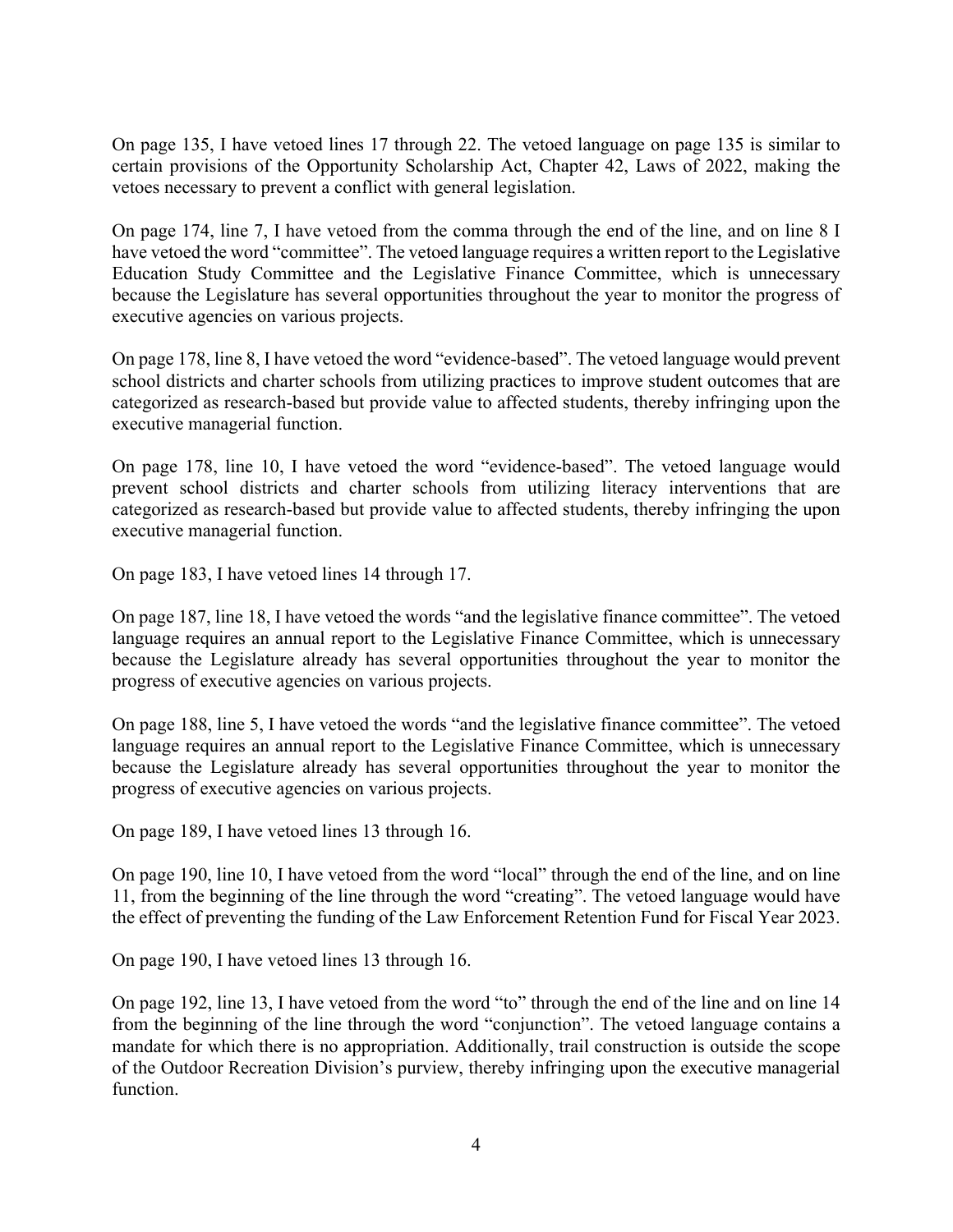On page 194, line 21, I have vetoed from the word "upon" through the word "agency". The vetoed language requires additional legislative approval outside of the Youth Conservation Corps' existing processes for vetting projects and agreements, thereby infringing upon the executive managerial function.

On page 197, line 21, I have vetoed from the word "generated' through the word "state". The vetoed language would prevent the Environment Department from addressing ozone pollution generated both inside and outside of New Mexico, thereby infringing upon the executive managerial function.

On page 207, line 19, I have vetoed from the word "the" through the end of the line and on line 20 through the period after the word "costs". The vetoed language contains a contingency that is certain to occur. The General Services Department, Public School Insurance Authority, and Retiree Health Care Authority have been unsuccessful to date with FEMA eligibility determination. The FEMA public assistance program is for activities conducted to address immediate threats to life, public health, and safety such as vaccine distribution, support for direct patient care, and to help distribute personal protective equipment.

On page 208, line 15, I have vetoed the words "fiscal year 2021" and from the word "governor" through the end of the line. The vetoed language would prevent the Gaming Control Board from addressing shortfalls in the current fiscal year and from expenses other than Governor-exempt appointments, thereby infringing upon the executive managerial function.

On page 209, line 2, I have vetoed the words "to McKinley" and on line 3 the word "county". The vetoed language would prevent the Intertribal Ceremonial Office from entering contracts for the intertribal ceremonial event as it determines is appropriate, thereby infringing upon the executive managerial function.

On page 209, line 14, I have vetoed from the word "supporting" through the end of the line. The vetoed language would prevent the Department of Health from leasing an automated medication dispensing system that supports centralized medication management, and that flexibility is necessary. Accordingly, the vetoed language infringes upon the executive managerial function.

On page 212, line 23, I have vetoed the words "the board" and all of line 24. The vetoed language would require to not just purchase, but implement, a gaming central monitoring system by June 30, 2023. Since appropriations in this category are otherwise available through Fiscal Year 2024, the vetoed language is unduly restrictive and infringes upon the executive managerial function.

On page 213, line 8, I have vetoed from the word "the" through the end of the line and all of lines 9 and 10. The vetoed language contains a contingency that has already been satisfied.

On page 213, line 12, I have vetoed from the second instance of the word "the" through the word "inspection". The vetoed language contains apparently erroneous references to another agency's project that is not related to the Commissioner of Public Land's information technology project, and it should be deleted to eliminate confusion.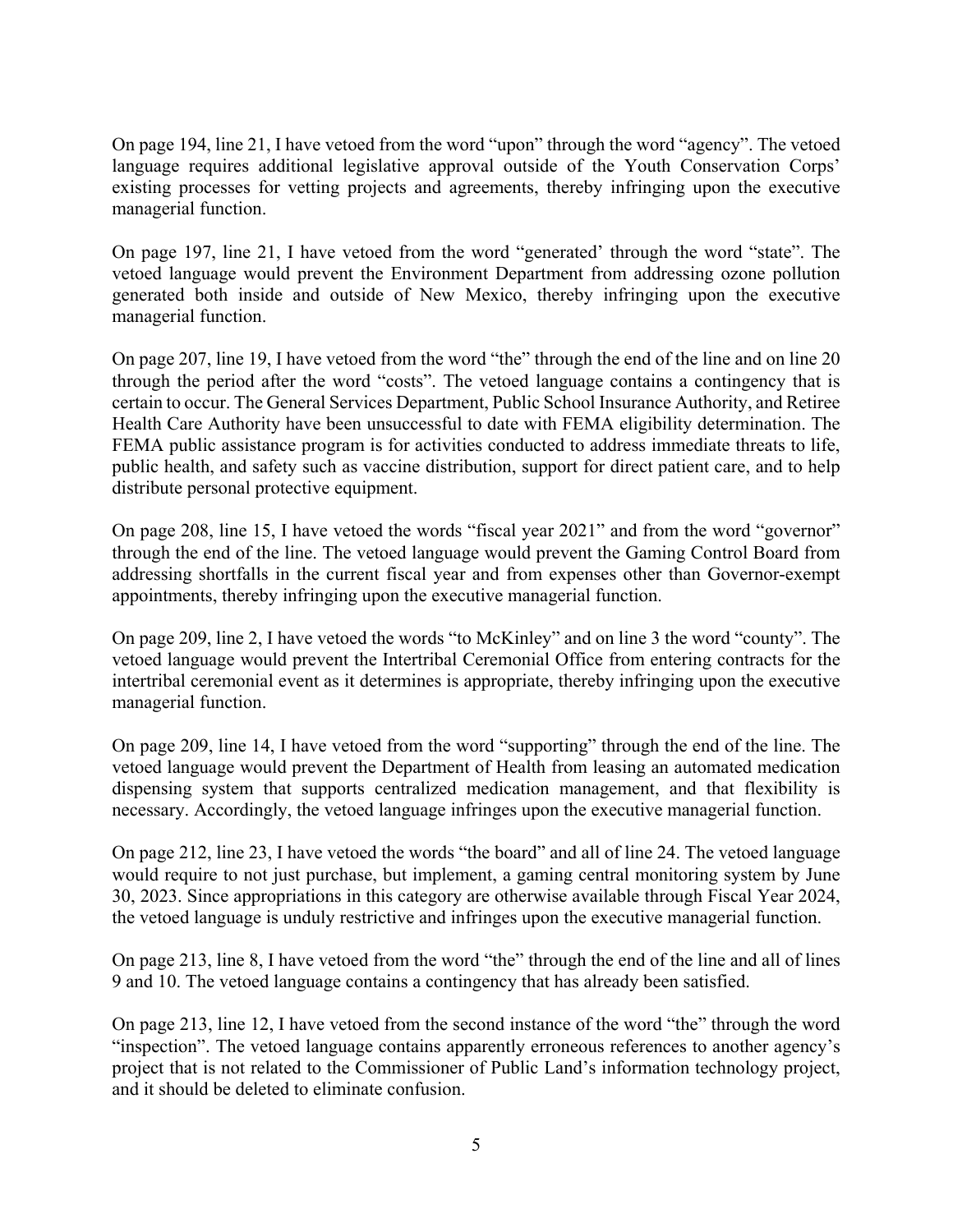On page 222, I have vetoed lines 4 through 7. I have already approved a 0% health insurance premium increase for Fiscal Year 2023.

On page 223, line 9, I have vetoed starting with the word "the" through the second instance of the word "for". The vetoed language would require that the appropriation be used only in furtherance of the "rural infrastructure accelerator grant program," the precise name of which does not appear to exist outside of the Act. Similarly named federal programs likely do not have matching funds available for these purposes, so vetoing this language is necessary to provide clarity and to fulfill the intent of this appropriation.

On page 225, line 20, I have vetoed the word "evidence-based" and the word "stipends". On line 23 I have vetoed from the comma through the first instance of the word "year". On page 226, line 1, I have vetoed from the comma through the end of the line and on line 2 from the beginning of the line through the first instance of the word "year". On line 6 I have vetoed from the word "community-oriented" through the word "of" and from the comma through the end of the line, and on line 7 from the beginning of the line through the first instance of the word "year". On line 9, I have vetoed from the word "that" through the end of the line and on line 10 from the beginning of the line through the word "policing". I have also vetoed on line 10 beginning with the word "stipends" through the end of the line and on line 11 from the beginning of the line through the first instance of the word "year". I have vetoed references to "evidence-based" criminal justice reform efforts and police trainings as well as to "community-oriented policing." This vetoed language would prevent the Department of Finance and Administration from considering effective reform efforts and police training methods that are categorized as research-based, as well as effective policing philosophies that are not explicitly categorized as "community-oriented." The vetoed language also contains strict fiscal year spending limits. Together, all of this vetoed language creates inflexible standards that hinder police training, recruitment, and retention efforts, thereby infringing upon the executive managerial function.

On page 226, I have vetoed line 25, and on page 227, I have vetoed lines 1 through 3.

On page 227, I have vetoed lines 4 through 11.

On page 227, I have vetoed lines 12 through 15.

On page 229, line 4, I have vetoed from the first instance of the word "in" through the word "county". The vetoed language would support studio facilities located exclusively in Albuquerque, where the main branch of the Film Division will be located, but it would not allow for a satellite campus in Las Cruces, as planned.

On page 229, line 15, I have vetoed the words "public health orders".

On page 229, line 19, I have vetoed the words "public health orders". The vetoed language requires explicitly linking revenue losses to "public health orders" instead of COVID-19 generally, which is an unclear, ambiguous requirement that is too vague and subject to interpretation to enforce.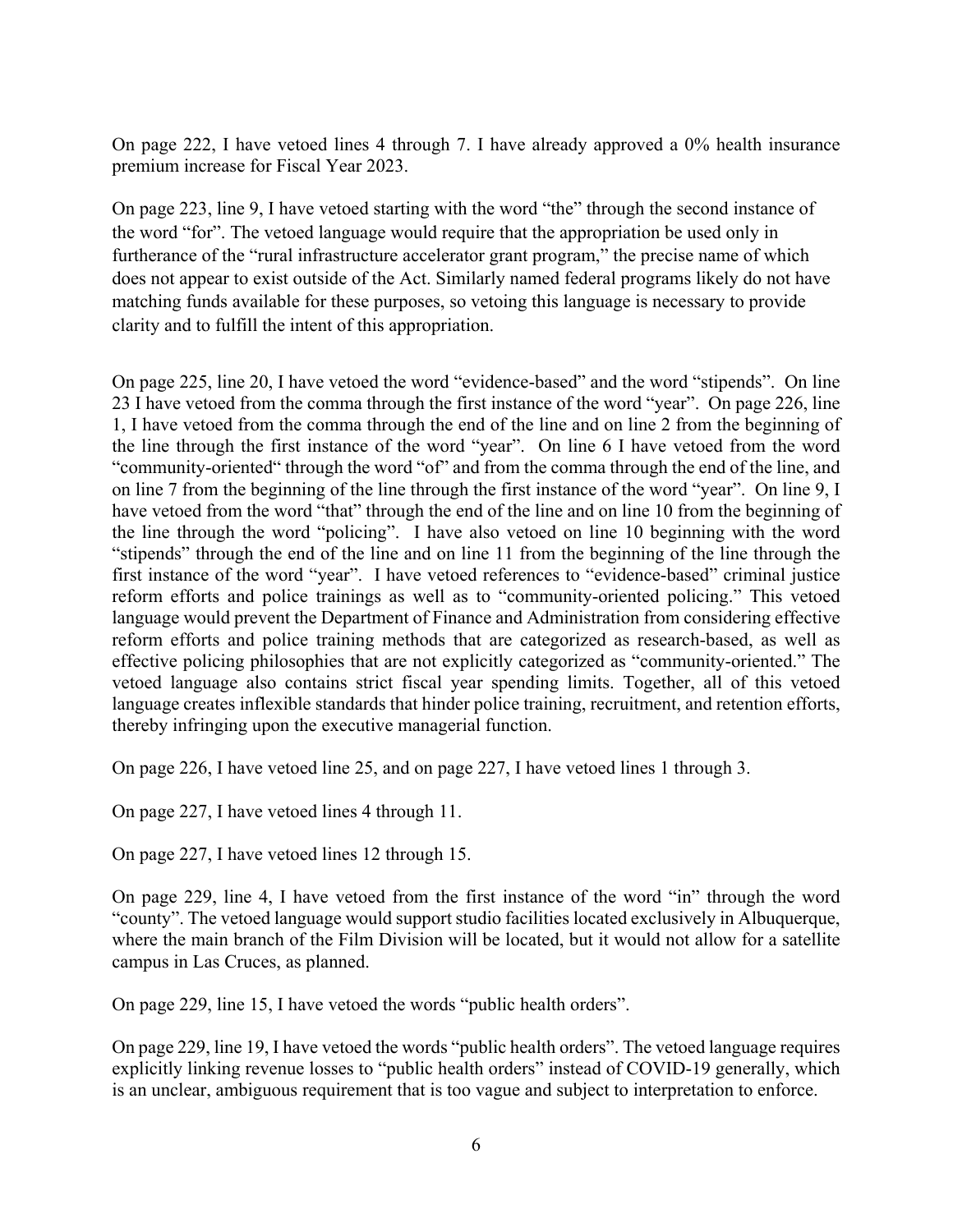On page 230, line 23, I have vetoed the word "financial" and from the word "of" through the word "household" and on line 24, I have vetoed from the word "that" through the word "aid". The vetoed language would unduly constrain the Human Services Department's ability to deliver aid to state residents in need, thereby infringing upon the executive-managerial function.

On page 231, line 1, I have vetoed the word "evidence-based".

On page 231, line 2, I have vetoed the word "evidence-based".

On page 231, line 4, I have vetoed the word "evidence-based".

On page 231, line 5, I have vetoed the word "evidence-based". These four references to "evidencebased" would prevent the Human Services Department from utilizing the many behavioral health and community child welfare services that are categorized as research-based but provide value to and are impactful for children and families in need, thereby infringing upon the executive managerial function.

On page 231, line 15, I have vetoed the word "evidence-based". The vetoed language would prevent the Department of Workforce Solutions from utilizing reemployment case management strategies that are categorized as research-based but provide value to and are impactful for individuals seeking employment, thereby infringing upon the executive managerial function.

On page 231, I have vetoed lines 22 through 25.

On page 232, line 21, I have vetoed the words "who are", all of line 22, and on line 23 from the beginning of the line through the word "department". On line 23 I have also vetoed the words "for a maximum of sixty credit hours". On line 24, I have vetoed from the comma through the end of the line and all of line 25. On page 233, I have vetoed lines 1 through 3 and on line 4 from the beginning of the line through the number "2022". The vetoed language is similar to certain provisions of the Opportunity Scholarship Act, Chapter 42, Laws of 2022, making the vetoes necessary to prevent a conflict with general legislation.

On page 246, line 4, I have vetoed the words "for claims". The vetoed language would prevent the Environment Department from requesting budget increases from the corrective action fund for purposes other than claims, thereby infringing upon the executive managerial function.